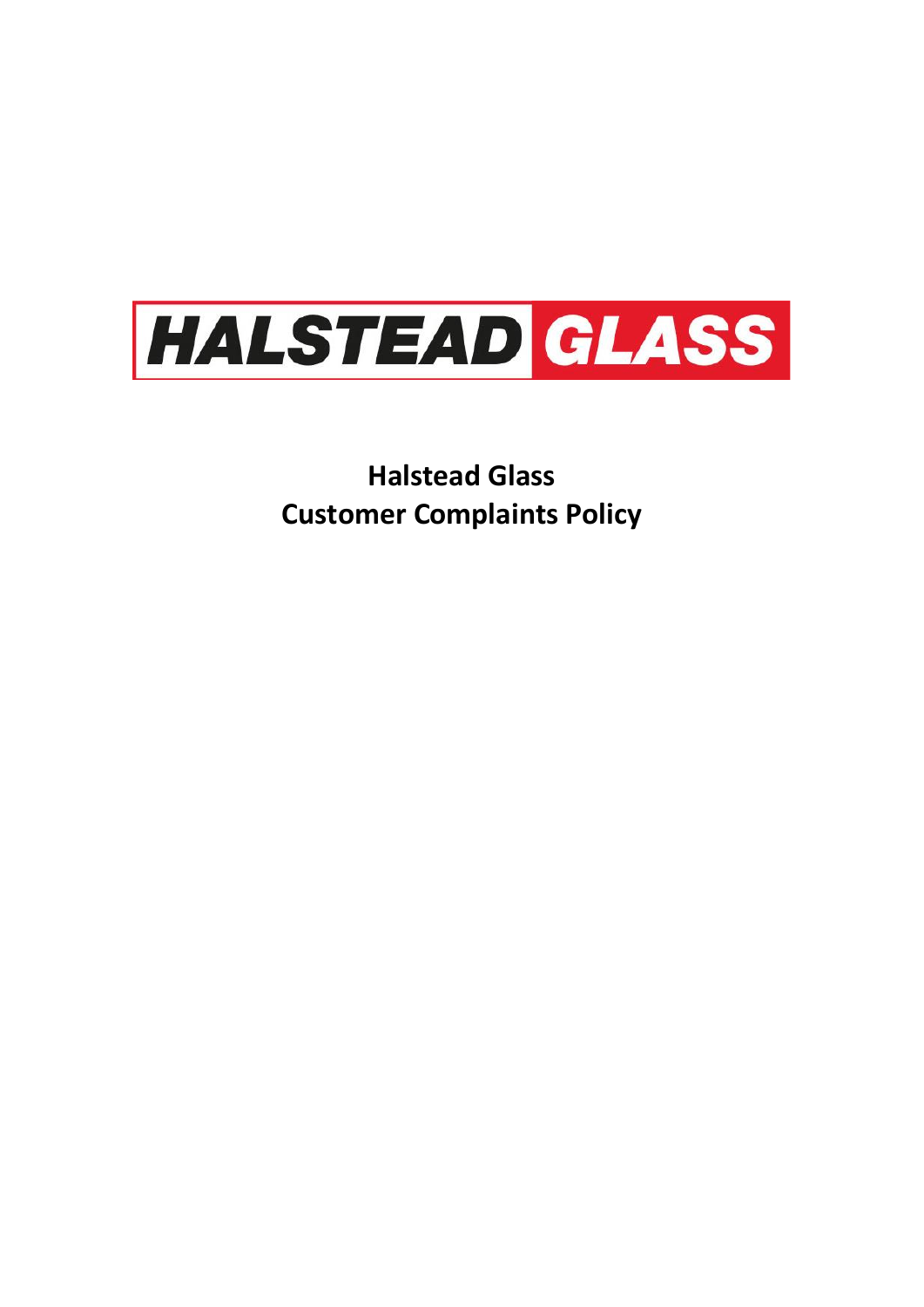The purpose of this policy is to stipulate how we will identify, manage and respond to any complaints received. This will include our regulatory obligations as an FCA regulated firm, but also our commitment to our customers and our endeavour to always provide the best possible service.

Complaint handling forms a key part of our staff training programme and we ensure that all customer facing staff have been trained in how to identify and manage complaints accordingly.

We firmly believe that we provide a first-class service to all of our customers, however, we do understand that sometimes things may go wrong leaving our customers not entirely satisfied.

When we are made aware of any shortcomings in our products or services, we will always respond in a professional and courteous manner, ensuring that all complaints are handled objectively and without undue delay.

The responsibility for complaint handling in our business sits with George Marshall, Managing Director.

The person named above is referred to as the **Complaints Manager** throughout this policy.

**We believe that we provide a first-class service to our Customers.**

To ensure that this statement remains true we will proactively:

- Provide each Customer with a copy of our "How to Complain" leaflet when they first do business with us;

- Train all of our staff to identify and handle complaint, but also to understand the importance of our complaint management system;

- Respond positively and professionally if our Customers do complain; and

- Learn from any feedback provided by our Customers and amend our processes if appropriate to avoid repeat complaints.

This policy will cover the handling of both eligible and ineligible complaints. The FCA define an eligible complaint as, *'Any expression of dissatisfaction, whether oral or written, and whether justified or not, from or on behalf of an eligible complainant about the firm's provision of, or failure to provide, a financial service'.*

For our business, eligible complaints will only be complaints relating to the finance products we offer to our customers as a credit broker. For these complaints we have strict regulations and time limits which we are aware of and must adhere to. This policy stipulates how we will ensure we are meeting these regulatory requirements.

Eligible complaints must also be from an eligible complainant, which would be one of our customers, or someone who has been appointed to act on behalf of our customer.

Ineligible complaints are all other complaints which do not meet the FCA definition and are not linked to our regulated activity of credit broking. These are not covered by FCA regulations, however we will endeavour to handle these in much the same way as we would an eligible complaint, to ensure complainants are kept informed of the status and progress of their complaint. Ineligible complaints can include but are not limited to; complaints about the standard of customer service or complaints about the timeliness and tidiness of our installation or delivery staff.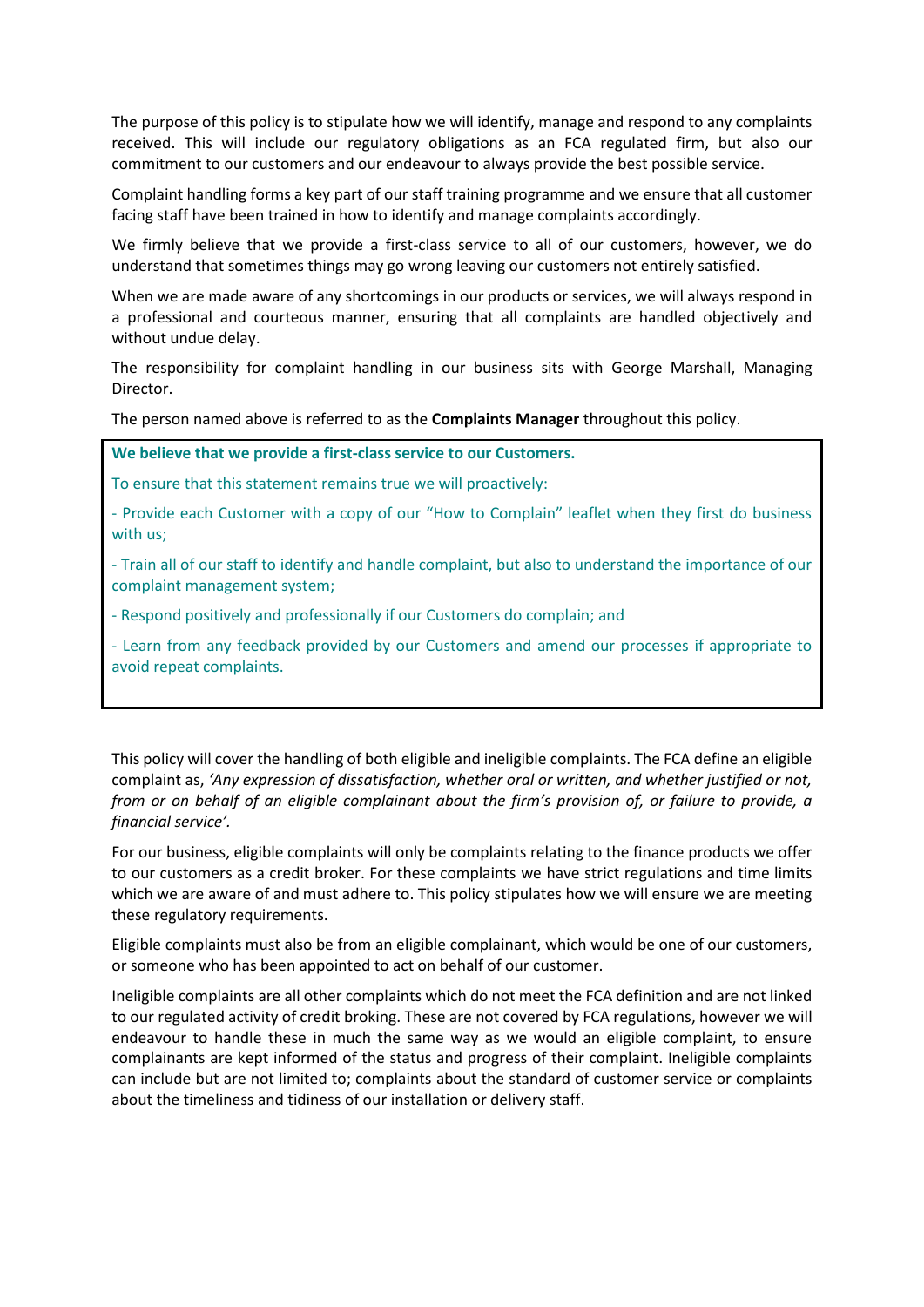## **Handling Complaints**

Customers can make a complaint free of charge by any reasonable means (letter, email, telephone call, personal visit).

When we receive a complaint from a customer we will immediately start to collate the information we need to complete the Complaint Management Form (appendix i).

Our first step is to assess whether the complaint points raised relate to us or a  $3<sup>rd</sup>$  party, such as the lender who provides the loan to the customer and whether the complaint is an eligible complaint from an eligible complainant.

After the initial information has been collected, the Complaints Manager will assign the complaint to an appropriate member of staff**.** The designated person will not have any conflicts of interest in managing and investigating the complaint. All complaints will be investigated competently, diligently and impartially so we can be sure that we are able to treat our customers fairly.

Following the steps shown on the 'process flow' below the complaint will be thoroughly investigated and the Customer will be kept appraised by the agreed communication method on a regular basis.

Once the complaint has been fully investigated the **Complaints Manager** will authorise any appropriate action which may or may not involve compensating the customer.

## **Steps Taken to Resolve Complaints**

We will endeavour to resolve complaints in a timely manner and to the satisfaction of all concerned.

This means we will aim to resolve all complaints quickly while making certain they are also investigated thoroughly, to reassure customers that their complaints have been reviewed fully and the resolution is well founded.

The following standards have been agreed throughout our business and are in line with our regulatory obligations:

- $\bullet$  If a 3<sup>rd</sup> party is solely responsible for the complaint or the reasons for the complaint, we will refer the complaint to them within 5 business days and write to the customer to make them aware of this.
- If a 3rd party is jointly responsible for the complaint with us, we will refer the complaint to them within 5 business days, write to the customer to make them aware of this, and then investigate and handle the complaint points relating to us as per our normal process.
- If we are able to resolve a complaint within 3 business days, we will issue the complainant with a summary resolution letter detailing our resolution and advising the customer of their right to refer the complaint to the Financial Ombudsman Service.
- For every complaint received that cannot be resolved within 3 business days, we will issue the complainant with an acknowledgement letter within 5 business days, along with a copy of our complaints procedure.
- We will advise the complainant on each communication when they can expect to hear from us next (appendix iii).
- If after 4 weeks we are still not in a position to resolve a complaint, we will issue the complainant with a '4 week holding letter' advising why we are not yet in a position to resolve the complaint.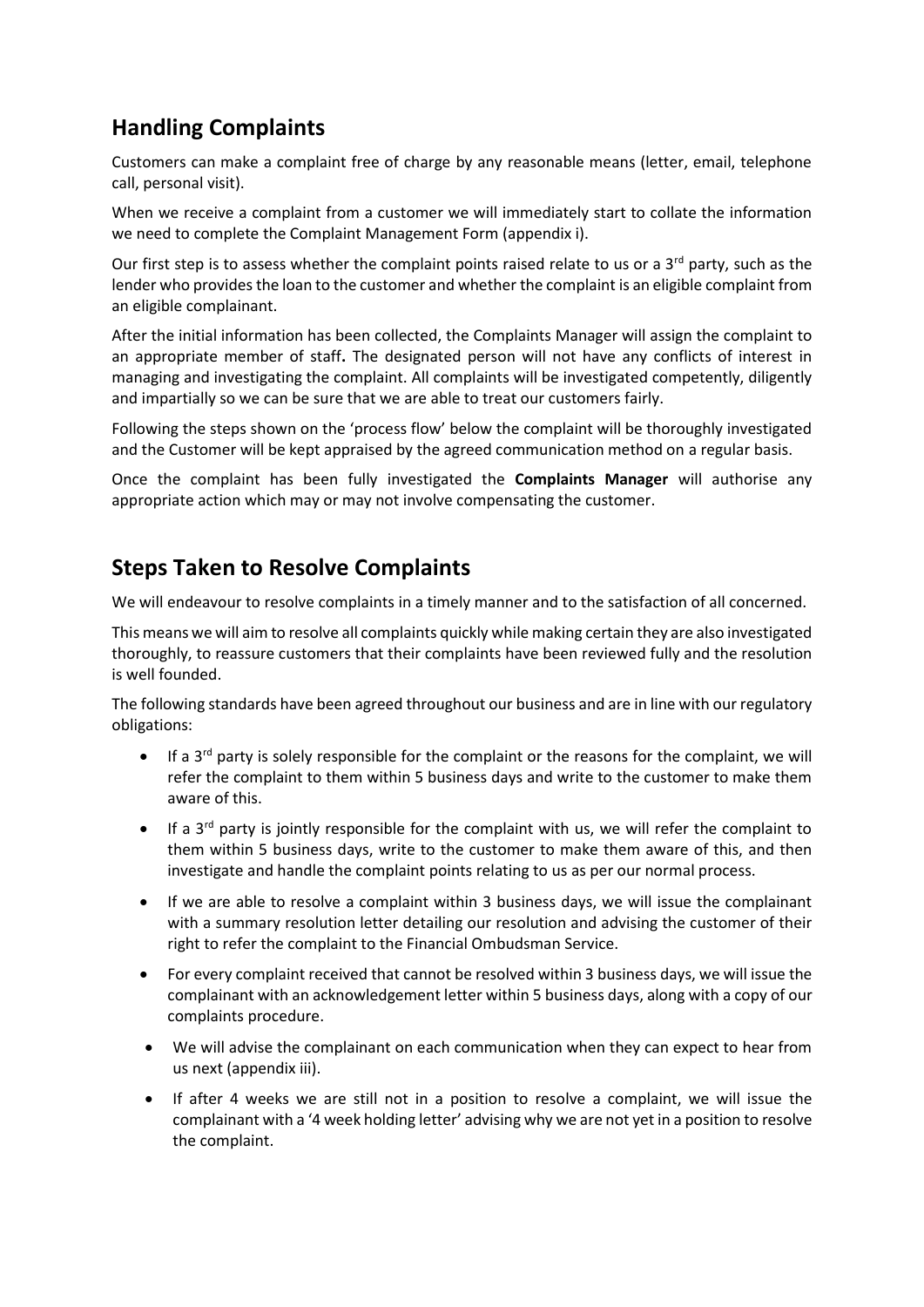- We will endeavour to resolve complaints in a timely manner and **within 8 weeks** as a maximum.
- If we cannot resolve a complaint within 8 weeks then we will remind complainants of their right to refer their complaint to the Financial Ombudsman Service where applicable (see final response letter templates).
- All complaints received and resolved will be recorded so we are able to identify trends through root cause analysis and make the necessary business changes to improve the services to our customers and prevent repeat occurrences.

## **Policy Reviews**

This Policy Statement, along with any supporting documents, will be reviewed at least once a year and amended as required to ensure it remains up to date with any regulatory or internal business changes.

| Dates Reviewed: | Date | Initials |
|-----------------|------|----------|
|                 |      |          |
|                 |      |          |
|                 |      |          |
|                 |      |          |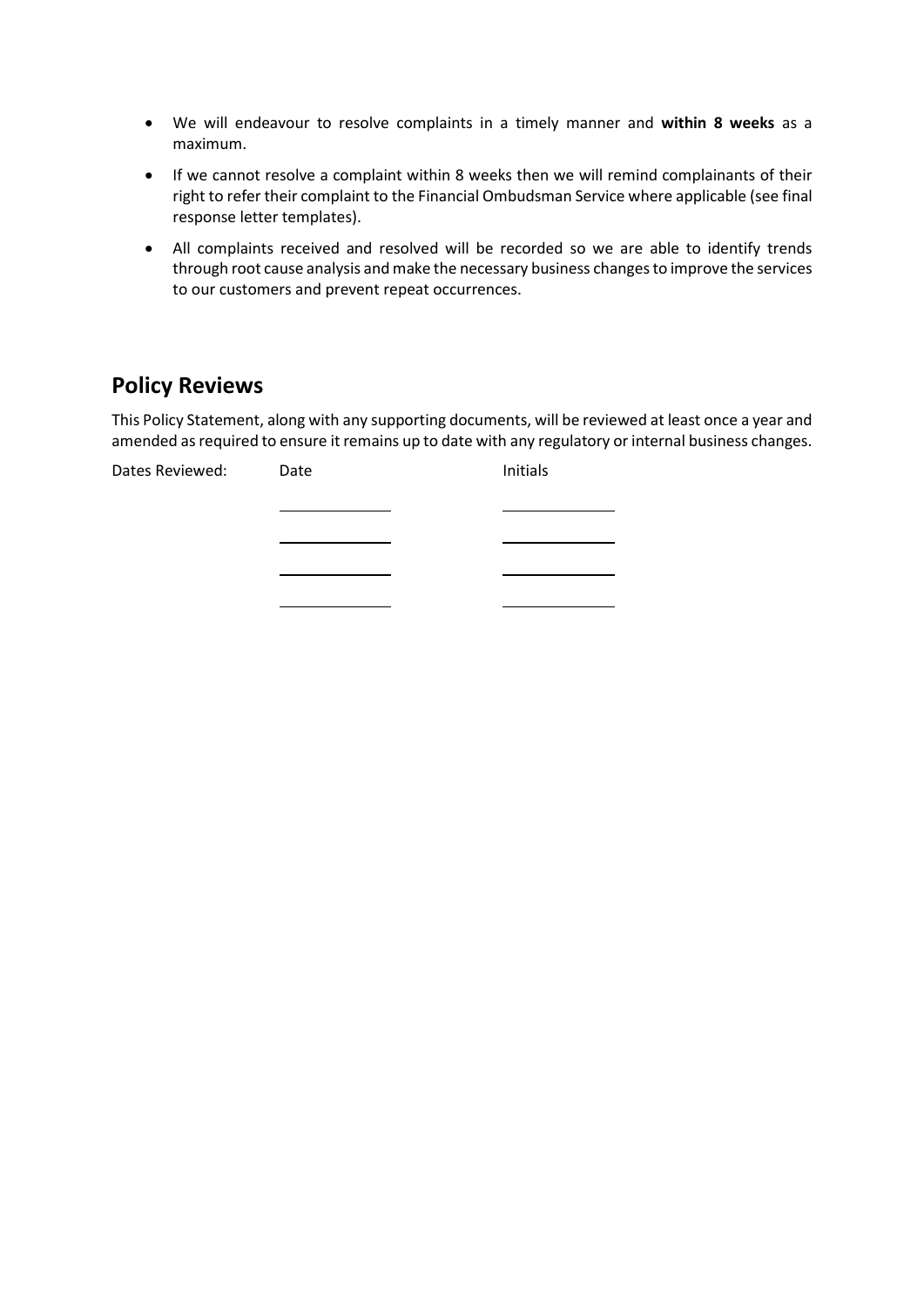#### **Complaints Process Flow**

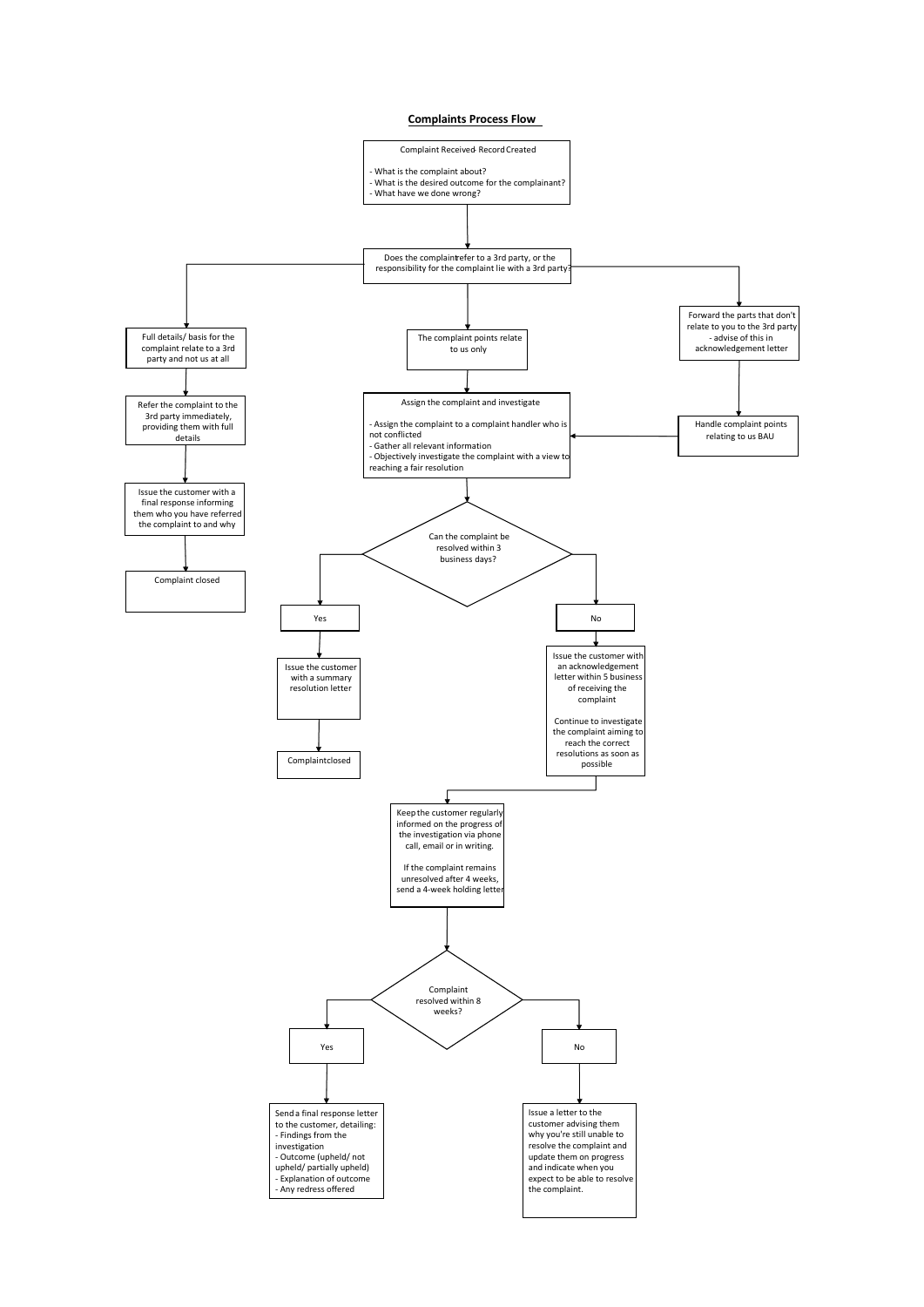# **Appendix i – Complaint Management Form**

| [company name] Complaint Form        |                                                            |  |  |
|--------------------------------------|------------------------------------------------------------|--|--|
| Date:                                | Information taken by:                                      |  |  |
| <b>Customer details</b>              |                                                            |  |  |
| Name:                                |                                                            |  |  |
| Address:                             |                                                            |  |  |
|                                      |                                                            |  |  |
|                                      |                                                            |  |  |
|                                      |                                                            |  |  |
| Telephone:                           | Mobile:                                                    |  |  |
| Email:                               |                                                            |  |  |
|                                      |                                                            |  |  |
| Details of the complaint             |                                                            |  |  |
|                                      |                                                            |  |  |
|                                      |                                                            |  |  |
|                                      |                                                            |  |  |
|                                      |                                                            |  |  |
| Name of sales adviser:               | Date of sale:                                              |  |  |
|                                      | Complaint relates to: (please tick and expand the details) |  |  |
|                                      |                                                            |  |  |
| <b>Sales</b>                         |                                                            |  |  |
|                                      |                                                            |  |  |
| <b>Service</b>                       |                                                            |  |  |
|                                      |                                                            |  |  |
| <b>Product</b>                       |                                                            |  |  |
|                                      |                                                            |  |  |
| Other (describe):                    |                                                            |  |  |
| <b>Initial investigation details</b> |                                                            |  |  |
|                                      |                                                            |  |  |
|                                      |                                                            |  |  |
|                                      |                                                            |  |  |
|                                      |                                                            |  |  |
|                                      |                                                            |  |  |
|                                      |                                                            |  |  |
|                                      |                                                            |  |  |